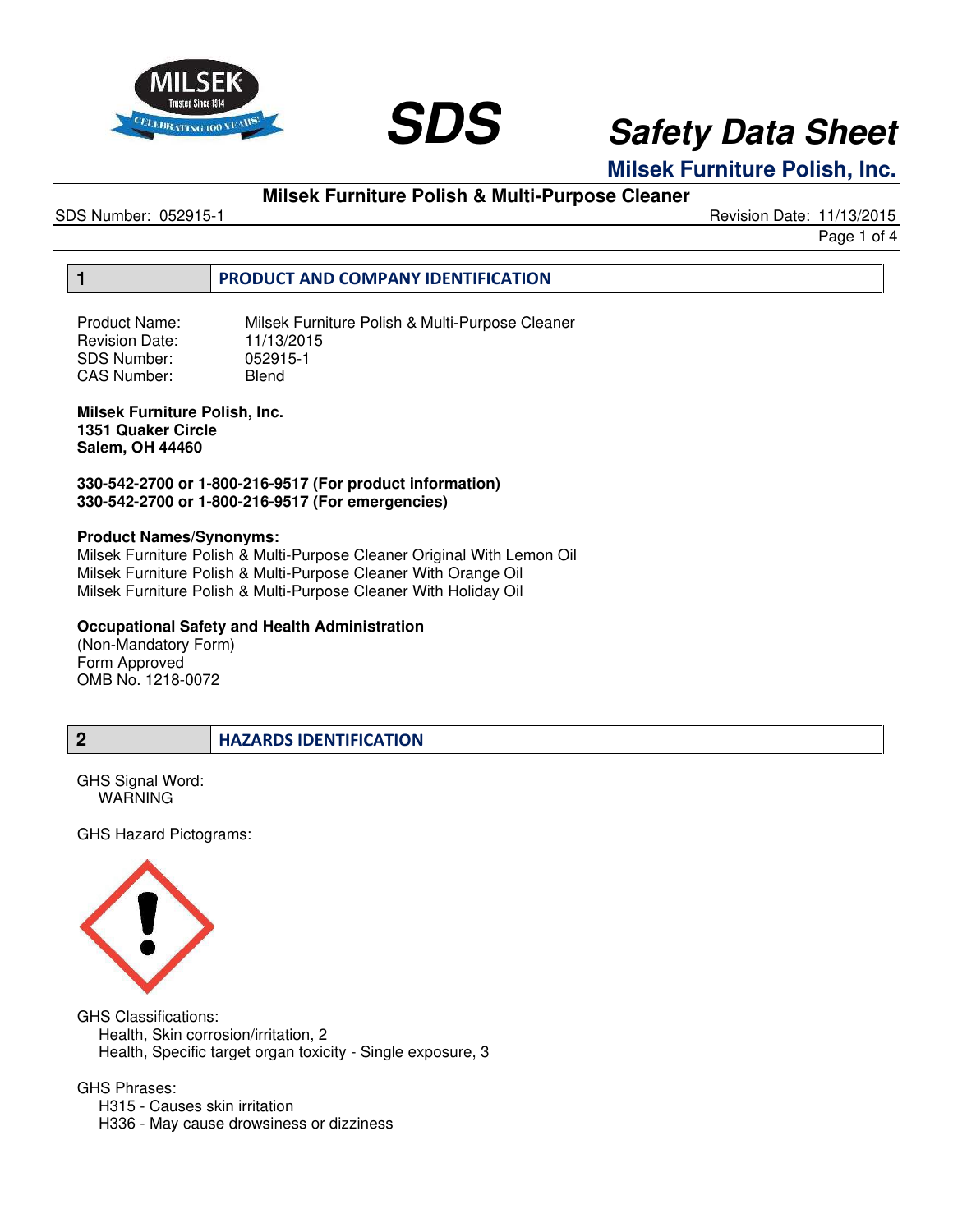



**Milsek Furniture Polish, Inc.**

# **Milsek Furniture Polish & Multi-Purpose Cleaner**

SDS Number: 052915-1 Revision Date: 11/13/2015

GHS Precautionary Statements:

P261 - Avoid breathing dust/fume/gas/mist/vapors/spray. P302+352 - IF ON SKIN: Wash with soap and water.

| COMPOSITION/INFORMATION ON INGREDIENTS |
|----------------------------------------|
|----------------------------------------|

#### **Ingredients:**

| <b>Chemical Name</b>  | Percentage   | <b>CAS Number</b> |
|-----------------------|--------------|-------------------|
| Petroleum Hydrocarbon | Trade Secret | 64742-54-7        |
| Mineral Spirits       | Trade Secret | 8052-41-3         |

| $\boldsymbol{4}$     | <b>FIRST AID MEASURES</b>                                                                                            |
|----------------------|----------------------------------------------------------------------------------------------------------------------|
| Inhalation:          | If symptoms develop, move victim to fresh air.<br>If symptoms persist, obtain medical attention.                     |
| <b>Skin Contact:</b> | Wash with soap and water.<br>Remove contaminated clothing and wash before reuse.<br>Get medical attention if needed. |
| <b>Eye Contact:</b>  | Flush with water for several minutes.<br>If effects occur, consult a physician.                                      |
| Ingestion:           | Rinse mouth with water.<br>If symptoms develop, obtain medical attention.                                            |

### **5 FIRE FIGHTING MEASURES**

**Flash Point:** 112° C (234° F) **Flash Point Method:** COC

Use dry powder, foam, water spray, or carbon dioxide fire extinguishers.

### **6 ACCIDENTAL RELEASE MEASURES**

Ventilate area

Pick up excess with inert absorbent material Keep away from drains and ground water.

Page 2 of 4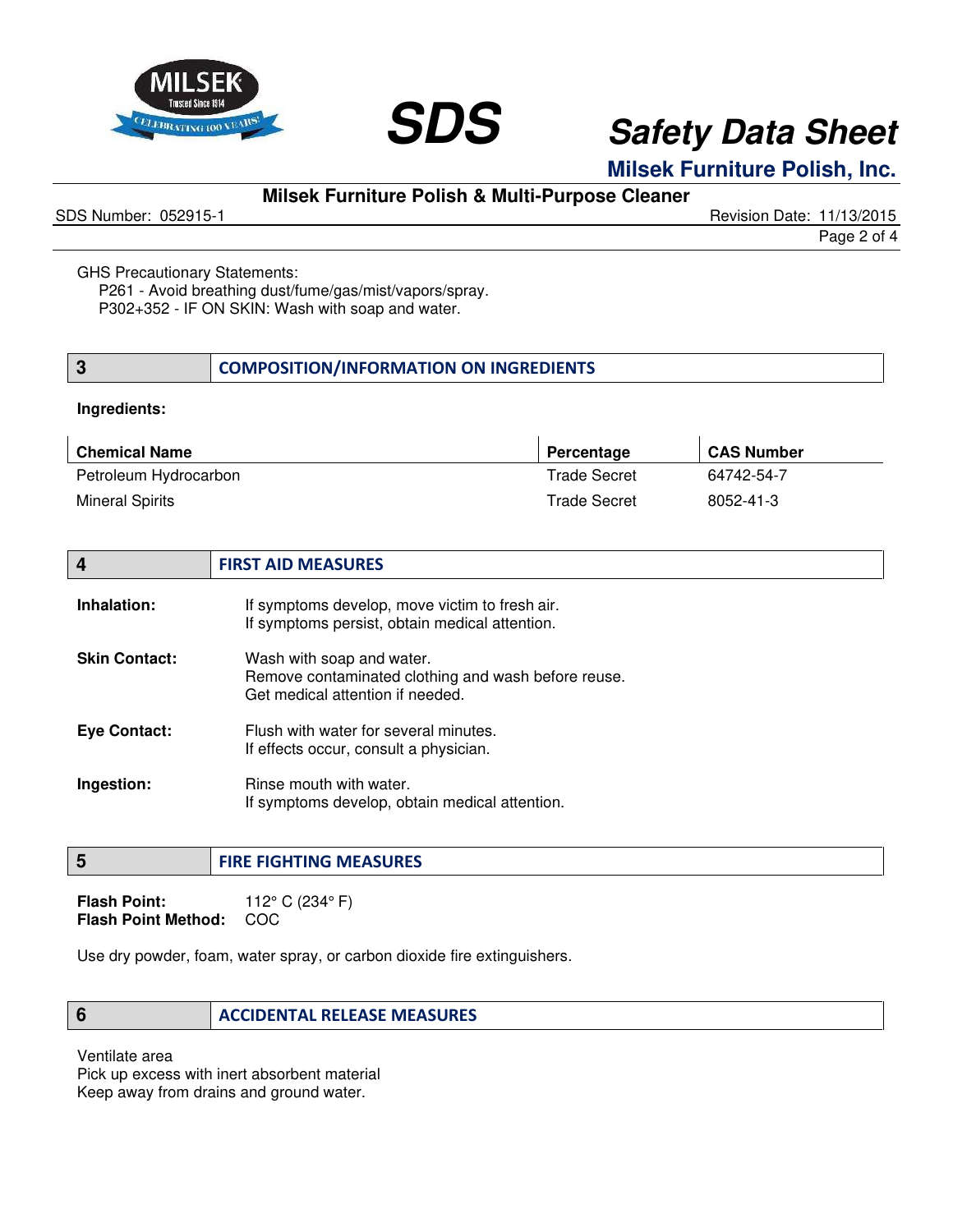



# **Milsek Furniture Polish, Inc.**

# **Milsek Furniture Polish & Multi-Purpose Cleaner**

SDS Number: 052915-1 Revision Date: 11/13/2015

Page 3 of 4

|                              | <b>HANDLING AND STORAGE</b>                                                                                                                                |
|------------------------------|------------------------------------------------------------------------------------------------------------------------------------------------------------|
| <b>Handling Precautions:</b> | Avoid contact with eyes, skin, or clothing.<br>Keep away from heat, sparks, and open flame.<br>Do not cut, weld, drill, grind, braze, or solder container. |
| <b>Storage Requirements:</b> | Keep away from sources of ignition.<br>Store in a cool, dry, well ventilated area.                                                                         |
| 8                            | <b>EXPOSURE CONTROLS/PERSONAL PROTECTION</b>                                                                                                               |

| <b>Engineering Controls:</b>       | All ventilation should be designed in accordance with OSHA standard (29 CFR)<br>1910.94).                                                          |
|------------------------------------|----------------------------------------------------------------------------------------------------------------------------------------------------|
| <b>Personal Protective Equip.:</b> | Impervious gloves recommended when prolonged skin contact cannot be avoided.<br>ANST Standard Z87.1 goggles or other OSHA approved safety glasses. |

| Impervious boots and body apron recommended. |  |
|----------------------------------------------|--|
|                                              |  |

#### **9 PHYSICAL AND CHEMICAL PROPERTIES**

| Appearance:              | Clear with scent and yellow, orange, or red dye added to preference |
|--------------------------|---------------------------------------------------------------------|
| <b>Specific Gravity:</b> | $0.855$ at 60 $^{\circ}$ F                                          |
| <b>Boiling Point:</b>    | $316^\circ$ C                                                       |
| <b>Vapor Pressure:</b>   | 0.001 mm Hg at $20^{\circ}$ C                                       |
| Evap. Rate:              | $0.001$ (Ether = 1)                                                 |
| Solubility:              | Insoluble in water                                                  |
| <b>Vapor Density:</b>    | $>1$ (Air = 1)                                                      |

### **10 STABILITY AND REACTIVITY**

**Stability: Product is stable under normal conditions.**<br>**Conditions to Avoid:** Product is stable under sparks, and open flam **Conditions to Avoid:** High temperatures, sparks, and open flame.<br>**Materials to Avoid:** Strong Oxidizing Agents. **Materials to Avoid:** Strong Oxidizing Agents.<br> **Hazardous Decomposition:** Carbon Monoxide and As **Carbon Monoxide and Asphyxiants** 

**11 TOXICOLOGICAL INFORMATION**

Repeated skin contact with this product may cause dermatitis or acne. No test data available on product.

No component is listed as a carcinogen, mutagen, or teratogen.

LD50 / LC50 - No data available